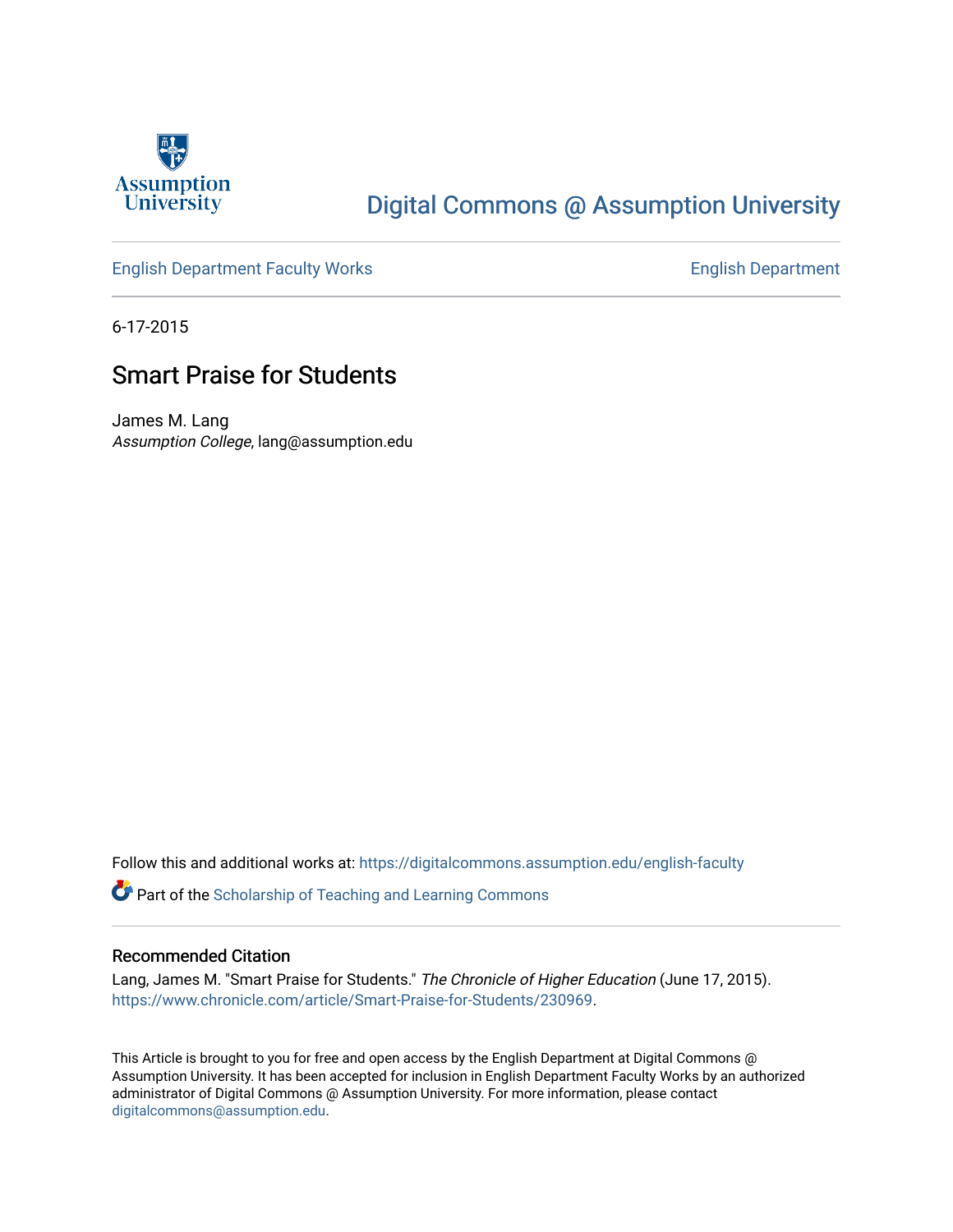**[ADVICE](https://www.chronicle.com/section/Advice/66)**

# **Smart Praise for Students**

How we commend undergraduates can affect not only their attitudes but their performance



Flickr, Creative [Commons](https://www.flickr.com/photos/jeremywilburn/5430585805/)

## By James M. Lang JUNE 17, 2015

In the late 1990s, the psychologists Carol Dweck and Claudia Mueller conducted an experiment to see if the way we praise children influences their learning.

They gave more than 100 fifth graders (from two very different population sets: one urban and multiracial and the other Midwestern and

mostly white) four minutes to solve 10 math problems. Afterward, all of the children were lauded for their achievement: "Wow, you did very well on these problems." But then two groups of children were given additional praise: some for their abilities ("You must be smart at these problems") and some for their effort ("You must have worked hard at these problems"). The objective was to explore the differing effects of "ability praise" ("you must be smart") versus "effort praise" ("you must have worked hard).

Then the children were given another set of 10 problems, but much more difficult ones. No matter how well they did this time, all of the children were told they had performed "a lot worse." The idea was to test how they would respond to failure.

In the final stage of the experiment, the children were given a third set of 10 problems to solve, at the same level of difficulty as the first set. Dweck and Mueller used multiple measures throughout the project to assess how the children thought about intelligence, about learning, and about their performance.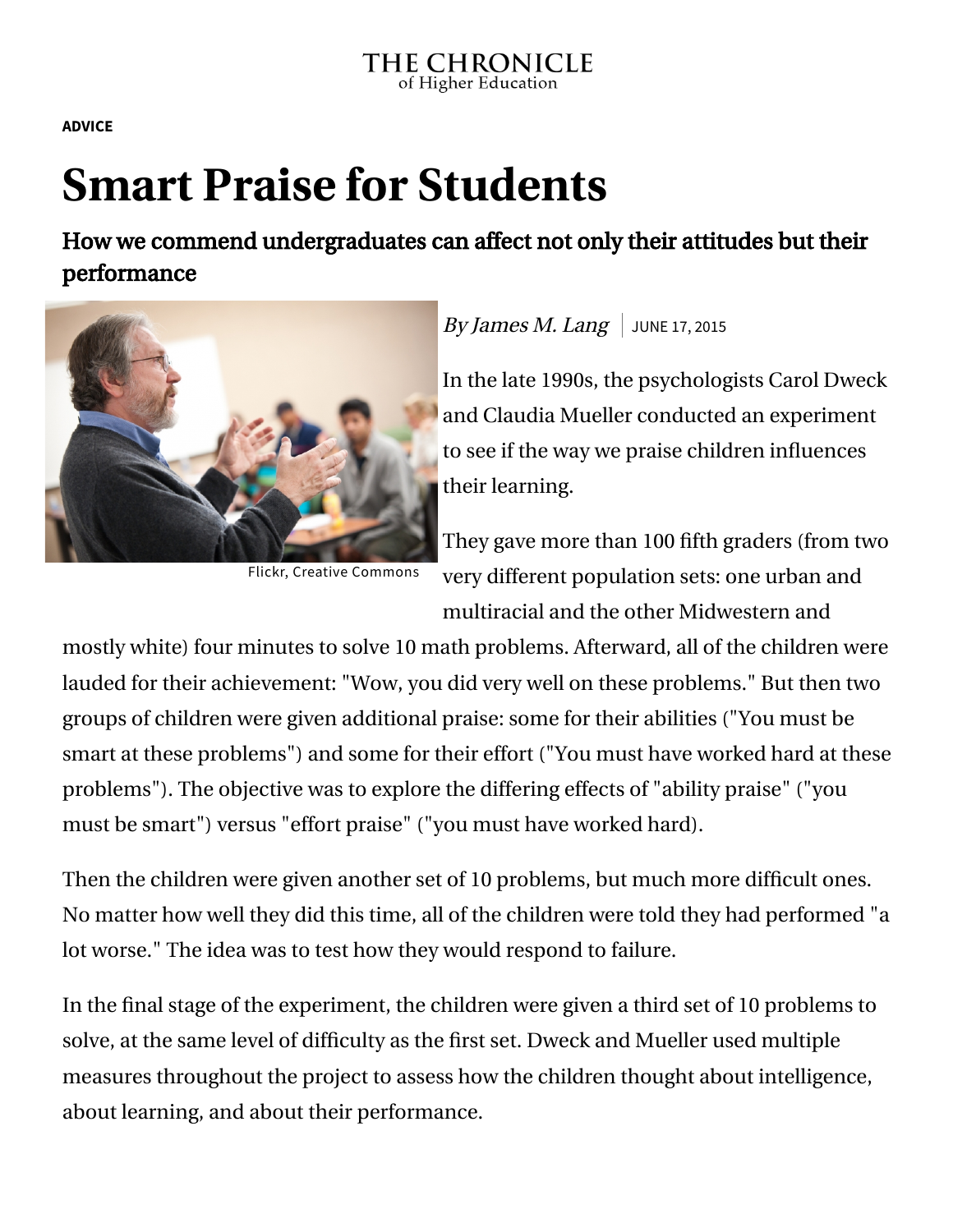The results: Different types of praise turned out to have wide-ranging effects on the children's attitudes, motivation, and performance. For example, those who had been commended for their natural abilities "enjoyed the tasks less than did the children praised for effort." More disturbingly, "children praised for intelligence were less likely to want to persist on the problems than children praised for effort." When children commended for their intelligence were told they had done poorly, they seemed to attribute low performance to low ability. Meanwhile, the authors noted, children praised for hard work "did not show such a marked tendency to measure their intelligence from how well they did on the problems."

In short, the ability-praised children came to believe that their performance reflected their natural intellectual abilities. Children praised for their efforts, by contrast, believed that their performance reflected the effort they had put into the problems.

That distinction has clear and profound implications: Rather than seeing a weak score as the result of too little studying or a bad day, children praised for their abilities will think: "I did not do well on this exam. I must be stupid." Those praised for their effort will think: "I did not do well on this exam. I will have to study harder next time."

This experiment, and many more like it, led Dweck to formulate the theory of "mind[sets" — to help explain what was happening in the minds of those fifth graders. She of](http://mindsetonline.com/)fers the fullest description of this theory in her 2006 book, Mindset: The New Psychology of Success, which is my recommended read for faculty members this summer. I've long believed that a small commitment to reading one excellent book on teaching and learning each year could make a positive difference to anyone's teaching, and Dweck's book should make for an enlightening read for teachers at any level.

In the book, she argues that people have either a "fixed" mind-set or a "growth" mind-set when it comes to their beliefs about learning and intelligence. If you have a fixed mindset, that means you believe your intelligence is a fixed, stable quantity; someone or something stamped an IQ on your forehead at birth, and your are limited to that IQ for the remainder of your life. If you have a growth mind-set, in contrast, that means you believe that your intelligence is malleable, and can improve with hard work and effort.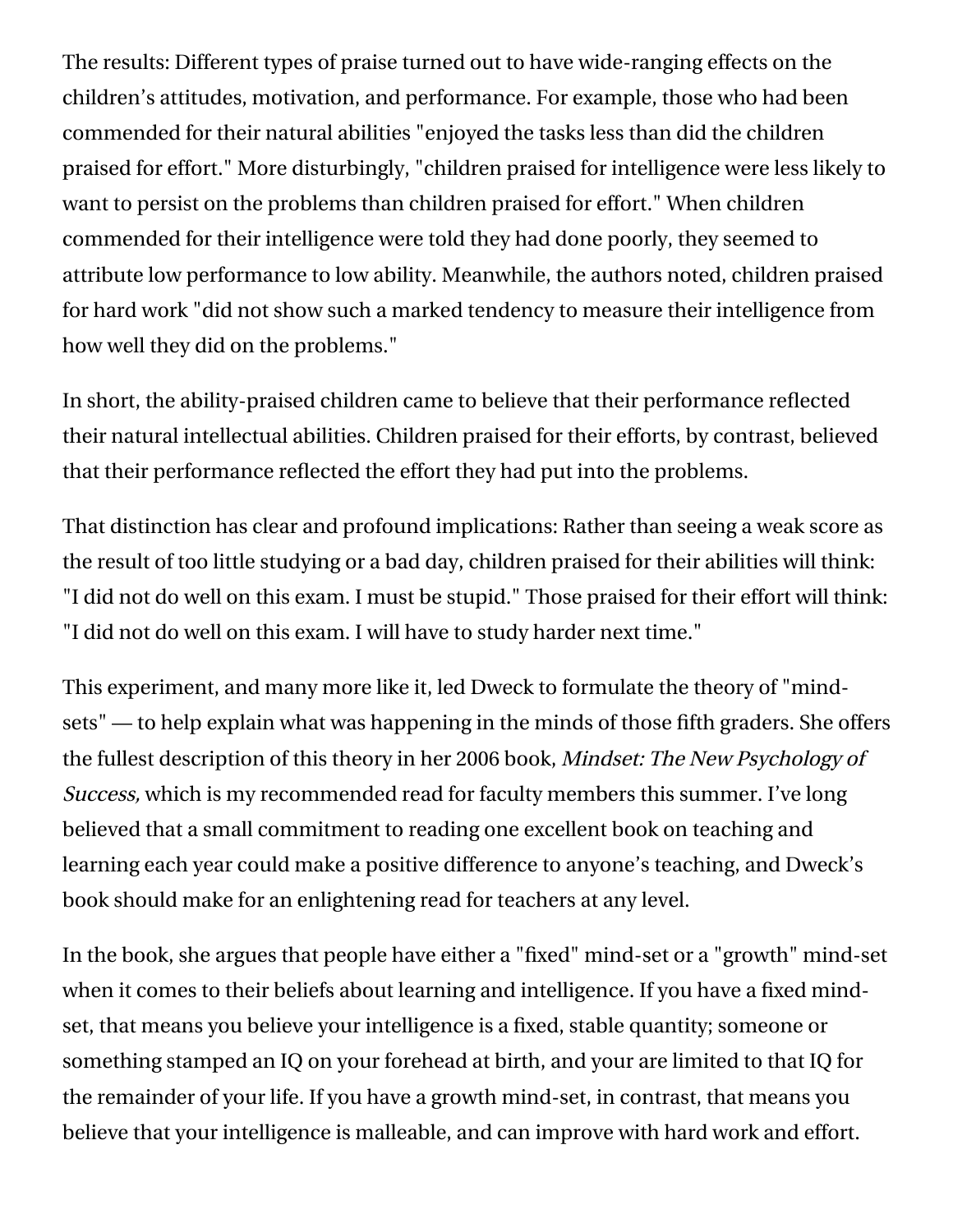Her early research in this area focused on children, but she came to believe that mindsets influence people at all ages, including college students: "The view you adapt for yourself," she writes, "profoundly affects the way you lead your life. It can determine whether you become the person you want to be and whether you accomplish the things you value."

In Mindset, she explores how the debilitating effects of a fixed mind-set and the positive effects of a growth mind-set have influenced major figures in the worlds of sports and business, as well as how the two mind-sets can influence successes and failures in teaching, parenting, and relationships. In my own case, her book has influenced my thinking about parenting as much as it did about my teaching.

If you're having some doubts as you read this, walk down the hallway or across campus and step into the office of the first math professor you see. Ask how many times that professor has heard students say some variation of "I'm not very good at math." You can probably also walk into the office of any English professor and pose the same question about this statement: "I'm not a very good writer."

Those are classic examples of fixed-mind-set statements, and they absolutely infect the classrooms of math and writing instructors on college campuses, not to mention other types of courses that rely heavily on mathematical or writing skills. Dweck's theory would suggest that a profound gulf exists between students who make such blanket statements versus students who might recognize that they are not very good at math *right now* but believe they could improve over the course of the semester.

If you believe you will never be good at math, the implications spill out generously: First, you will avoid math whenever possible; second, if confronted with a context in which you must learn math, you will choose the least challenging possible route; and third, you will find the whole process pointless and depressing, since each time you fail at a math problem it will simply confirm your negative self-assessment.

This all might read as a poor prognosis for fixed-mind-set students in our classroom, were it not for an essential finding of the research of Dweck and many others: Namely, mind-sets can change. In fact, as has been shown in multiple experiments by Dweck and